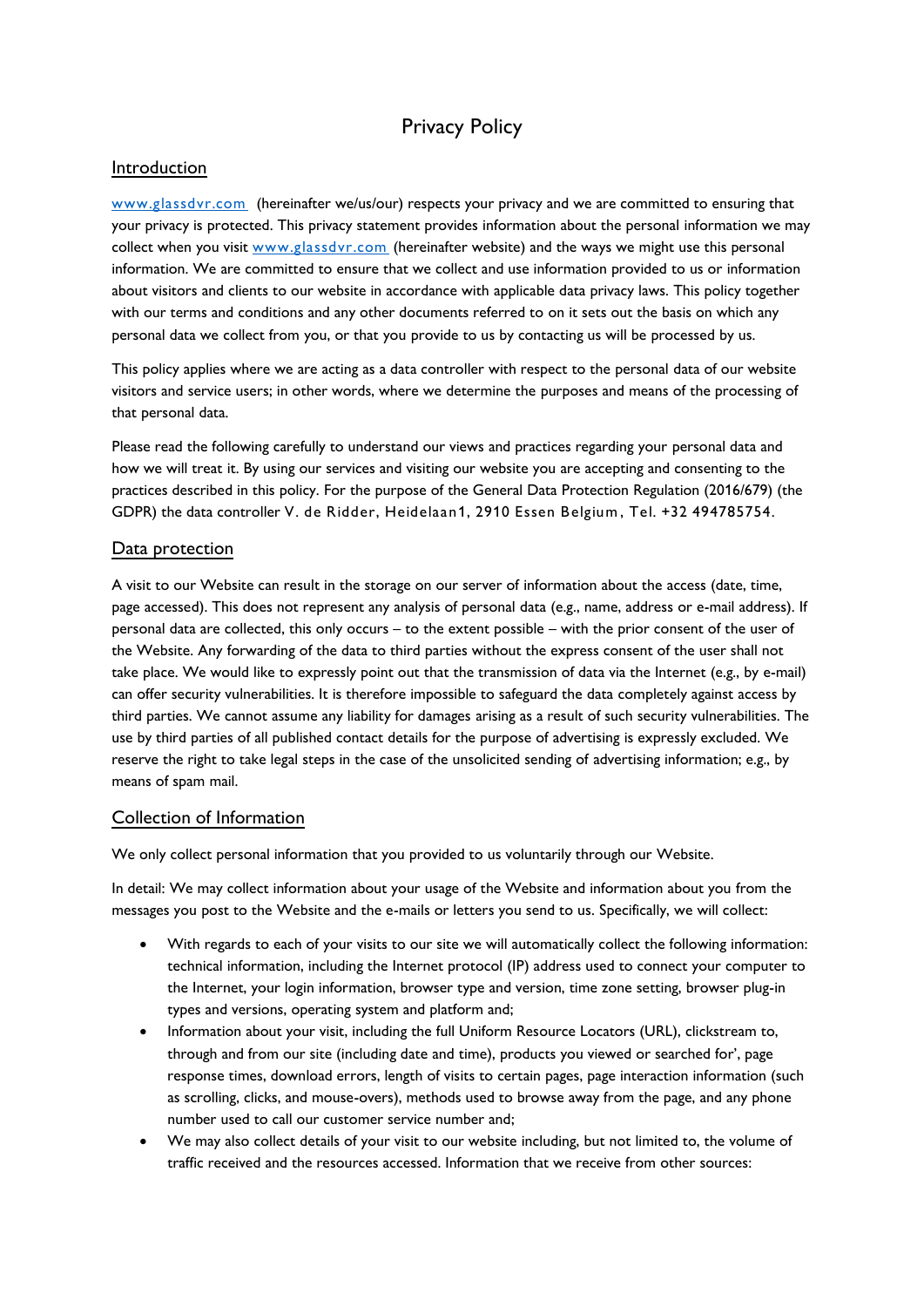• If and when we work with third parties (including, for example, business partners, sub-contractors, analytics providers, search information providers, credit reference agencies). We will notify you when we receive information about you from them and the purposes for which we intend to use that information.

# Use of Information

Any of the information we collect from you may be used to provide you a more personalized shopping experience and to improve our Website. We may use this information to process and deliver your order, for billing purposes, for responding to your requests and for communicating with you about orders. Administer our site and for internal operations, including troubleshooting, data analysis, testing, research, statistical and survey purposes; Improve our site to ensure that content is presented in the most effective manner for you and for your computer; Measure or understand the effectiveness of advertising we serve to you and others, and to deliver relevant advertising to you; Make suggestions and recommendations to you and other users of our site about goods or services that may interest you or them;

## How we use cookies

A cookie is a small file which asks permission to be placed on your computer's hard drive. Once you agree, the file is added and the cookie helps analyse web traffic or lets you know when you visit a particular site. Cookies allow web applications to respond to you as an individual. The web application can tailor its operations to your needs, likes and dislikes by gathering and remembering information about your preferences. We use traffic log cookies to identify which pages are being used. This helps us analyse data about web page traffic and improve our Website in order to tailor it to customer needs. We only use this information for statistical analysis purposes and then the data is removed from the system. Overall, cookies help us provide you with a better Website, by enabling us to monitor which pages you find useful and which you do not. A cookie in no way gives us access to your computer or any information about you, other than the data you choose to share with us. You can choose to accept or decline cookies. Most web browsers automatically accept cookies, but you can usually modify your browser setting to decline cookies if you prefer. This may prevent you from taking full advantage of the Website.

## Your Rights

In this Section, we have summarised the rights that you have under data protection law. Some of the rights are complex, and not all of the details have been included in our summaries. Accordingly, you should read the relevant laws and guidance from the regulatory authorities for a full explanation of these rights. Your principal rights under data protection law are:

- the right to access:
- the right to rectification;
- the right to erasure;
- the right to restrict processing;
- the right to object to processing;
- the right to data portability;
- the right to complain to a supervisory authority; and
- the right to withdraw consent.

You have the right of confirmation as to whether or not we process your personal data and, where we do, access to the personal data, together with certain additional information. That additional information includes details of the purposes of the processing, the categories of personal data concerned and the recipients of the personal data. Providing the rights and freedoms of others are not affected, we will supply to you a copy of your personal data. You have the right to have any inaccurate personal data about you rectified and, taking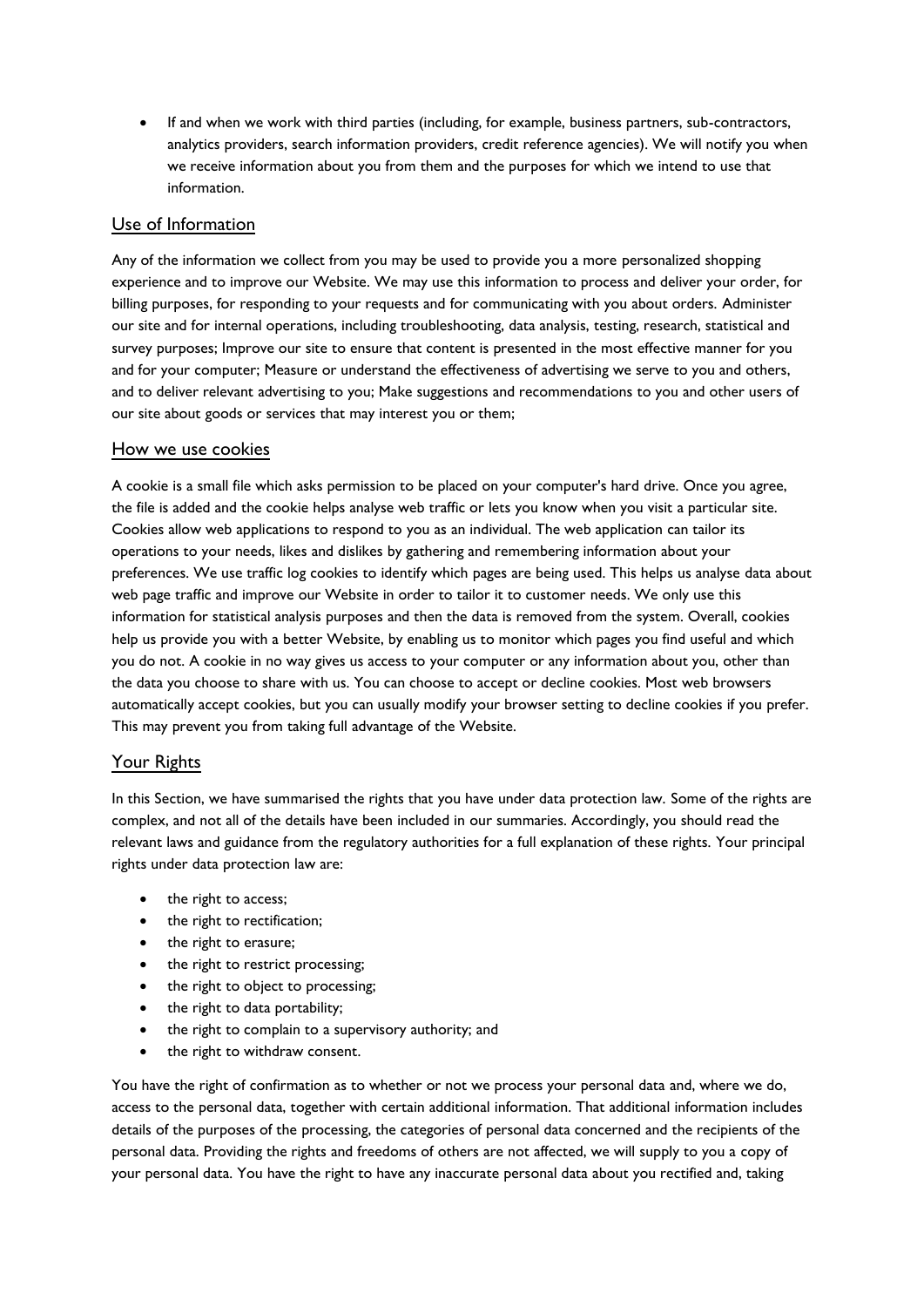into account the purposes of the processing, to have any incomplete personal data about you completed. In some circumstances you have the right to the erasure of your personal data without undue delay. Those circumstances include: the personal data are no longer necessary in relation to the purposes for which they were collected or otherwise processed; you withdraw consent to consent-based processing; you object to the processing under certain rules of applicable data protection law; the processing is for direct marketing purposes; and the personal data have been unlawfully processed. However, there are exclusions of the right to erasure. The general exclusions include where processing is necessary: for exercising the right of freedom of expression and information; for compliance with a legal obligation; or for the establishment, exercise or defence of legal claims. In some circumstances you have the right to restrict the processing of your personal data. Those circumstances are: you contest the accuracy of the personal data; processing is unlawful but you oppose erasure; we no longer need the personal data for the purposes of our processing, but you require personal data for the establishment, exercise or defence of legal claims; and you have objected to processing, pending the verification of that objection. Where processing has been restricted on this basis, we may continue to store your personal data. However, we will only otherwise process it: with your consent; for the establishment, exercise or defence of legal claims; for the protection of the rights of another natural or legal person; or for reasons of important public interest. You have the right to object to our processing of your personal data on grounds relating to your particular situation, but only to the extent that the legal basis for the processing is that the processing is necessary for: the performance of a task carried out in the public interest or in the exercise of any official authority vested in us; or the purposes of the legitimate interests pursued by us or by a third party. If you make such an objection, we will cease to process the personal information unless we can demonstrate compelling legitimate grounds for the processing which override your interests, rights and freedoms, or the processing is for the establishment, exercise or defence of legal claims. You have the right to object to our processing of your personal data for direct marketing purposes (including profiling for direct marketing purposes). If you make such an objection, we will cease to process your personal data for this purpose. You have the right to object to our processing of your personal data for scientific or historical research purposes or statistical purposes on grounds relating to your particular situation, unless the processing is necessary for the performance of a task carried out for reasons of public interest. To the extent that the legal basis for our processing of your personal data is:

- consent; or
- that the processing is necessary for the performance of a contract to which you are party or in order to take steps at your request prior to entering into a contract, and such processing is carried out by automated means, you have the right to receive your personal data from us in a structured, commonly used and machinereadable format. However, this right does not apply where it would adversely affect the rights and freedoms of others.

If you consider that our processing of your personal information infringes data protection laws, you have a legal right to lodge a complaint with a supervisory authority responsible for data protection. You may do so in the EU member state of your habitual residence, your place of work or the place of the alleged infringement. To the extent that the legal basis for our processing of your personal information is consent, you have the right to withdraw that consent at any time. Withdrawal will not affect the lawfulness of processing before the withdrawal. You may exercise any of your rights in relation to your personal data by written notice to us.

#### Contact us and Notification of Changes

We reserve the right to modify this Privacy Policy at any time. Please note that this Privacy Policy may change from time to time. Any Privacy Policy change will be post on this page so it is therefore in your own interest to check this page any time you visit our Website so as to be aware of any changes which may occur. If you have any questions about this Privacy Policy, or want to submit a written complaint about how we handle your personal information, please contact us at mailto: de\_ridderveerle@hotmail.com. If you have a concern about the way www.glassdvr.com is collecting or using your personal data, you can raise a concern